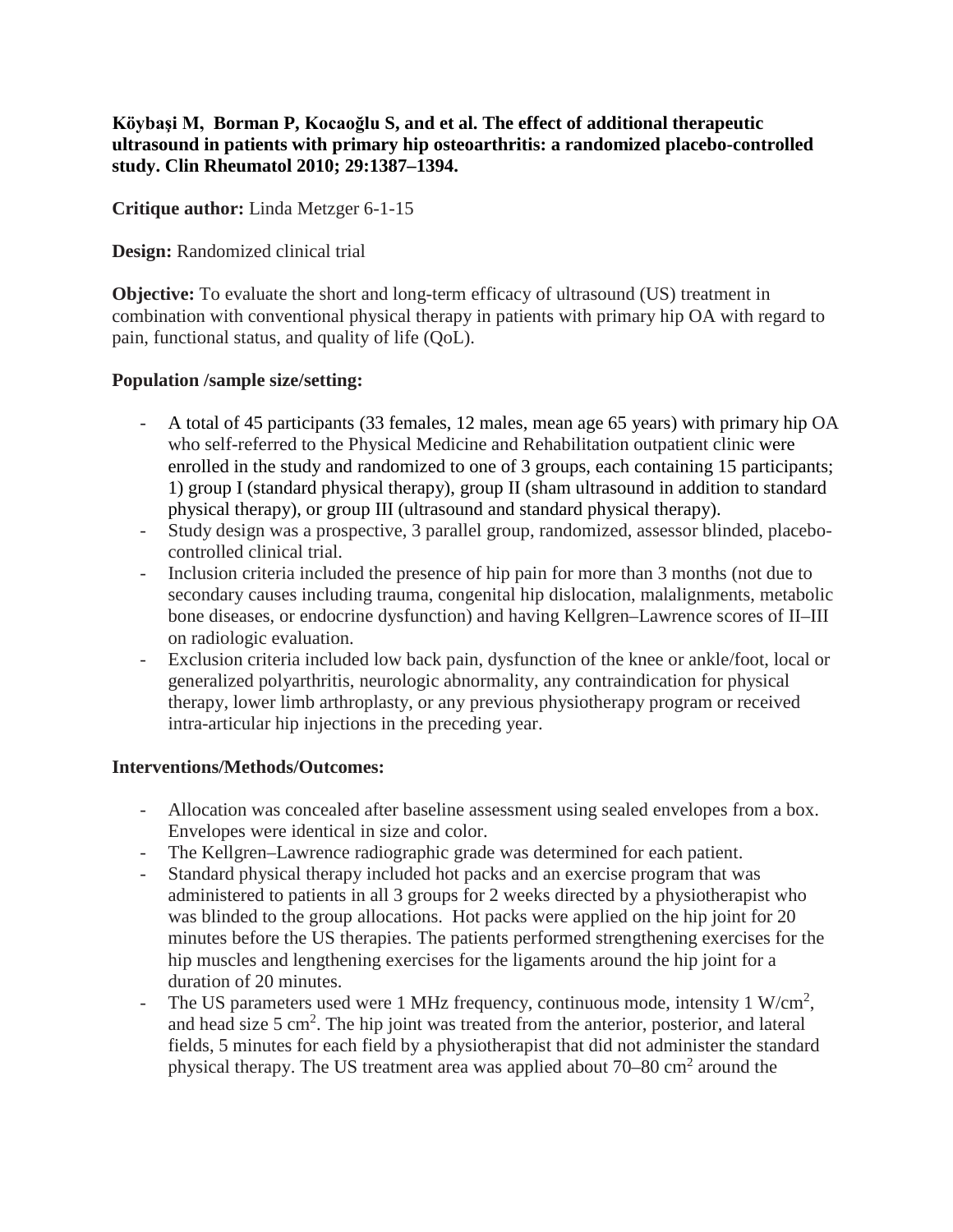affected hip joint with slow gliding, rotating movements over the multiple fields on the affected hip.

- In the sham ultrasound group, the applicator was disconnected from the rear of the working US machine and was applied to the target hip in the same manner as true US. Patients were unable to see whether or not the cable was connected.
- Sham and true US patients were treated for 10–15 minutes in each session, five times weekly, and given ten treatments in total over 2 weeks.
- After the 10 physiotherapy sessions, all patients were instructed by the blinded physiotherapist on the home exercises including the strengthening exercises for the muscles around the affected hip. Patients were instructed to perform the exercises 3 times a week with 10 repetitions for each exercise.
- The primary outcome measurements were:
	- o Hip pain at rest measured by the VAS, 0-100 scale
	- o Hip pain during activity by the VAS, 0-100 scale
- Secondary outcomes were:
	- o Function using the 15 minute timed walking test
	- o Function measured by the Western Ontario McMaster Osteoarthritis Questionnaire (WOMAC)
	- o Quality of life (QoL) measured by the Short Form-36 survey (SF-36)
- Assessments of the outcome measures were conducted by a blinded examiner at the clinic at baseline before the interventions, after treatment completion (2 weeks), and at one and 3 months after therapy.
- A total sample size estimation of 42 patients (14 per group) was required to detect at least a 20-point difference on activity and 10-point difference at rest between any two groups with a power of 90% at the 5% significance level. All the statistical analyses were performed by a blinded statistician.

### **Results:**

- The pretreatment demographics and clinical characteristics of the groups displayed no differences between the groups.
- At baseline, outcome measurements did not differ between the groups. The baseline values of pain, functional status assessed by WOMAC and the 15 minute timed walking test, and SF-36 physical and mental scores were similar between the groups (p>0.01).
- The mean disease duration for all patients was  $2.5\pm1.7$  years.
- All 45 patients completed the study and no patient was lost during the follow-up.
- At the end of the physical therapy sessions, each group showed significant improvement in the main outcome variables of pain intensity, WOMAC scores, and the 15-minute walking test, but these statistically significant improvements continued at the end of the first and third months follow-ups only for patients in group III that received the additional US therapy  $(p<0.001)$ .
- The reduction in pain levels during activity and at rest as assessed at all follow-ups was significantly higher in group III than in the other 2 groups. In group III, pain during activity (VAS) decreased 42 points after therapy, 35 points one month post therapy, and 25 points 3 months post therapy from baseline. In group III, at rest (VAS) decreased 29 points after therapy, 24 points one month post therapy, and 15 points 3 months post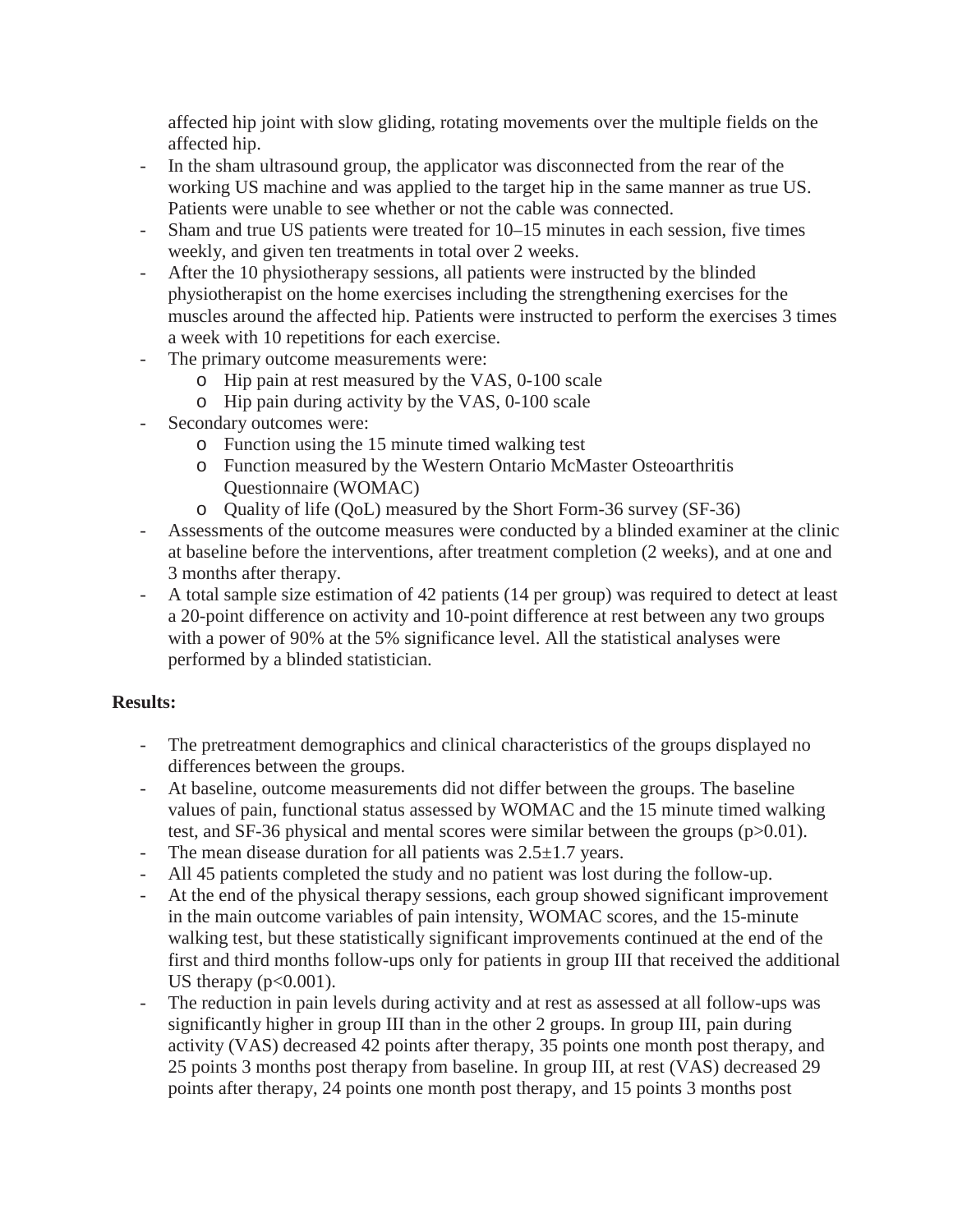therapy from baseline. All of these reductions in VAS pain levels at all time points were clinically relevant as well.

- Although the improvement in functional status according to WOMAC scores was similar in all groups after the therapy  $(12 \text{ pts in groups I and II and } 14 \text{ pts in group III})$ , the changes in WOMAC scores at the first and third month follow-ups were significantly more improved and clinically relevant in patients in group III compared to the other 2 groups. In group III, function improved 14 pts after therapy, 11 pts one month post therapy, and 7 pts 3 months post therapy from baseline. In comparison, groups I and II, improved in function 12 pts after therapy, 4 and 3 pts one month post therapy, and 3 and 1 pts 3 months post therapy, respectively, from baseline.
- The changes and improvement in the scores of the 15-minute walking test were significantly better in group III at the third month of follow-up than in groups I and II.
- The SF-36 physical subscores were improved only in group III at the end of the first month of follow-up, and this statistically significant difference was maintained at the end of the third month. The mental subscores of SF-36 remained relatively unchanged in all groups after the therapies and during the follow-ups.
- All patients reported during their follow-up visits that they had performed the home exercise program routinely.
- No side effects were reported during or after the treatment periods.

## **Authors' conclusions:**

- The results of this study indicated a significant long-term improvement in pain and function, in favor of the additional US therapy.
- The addition of therapeutic ultrasound to the traditional physical therapy showed a longitudinal positive effect on pain, functional status, and physical QoL in patients with hip osteoarthritis.
- In this study, all groups showed improvement in pain and functional outcome measures at the end of the therapy sessions, which may reflect the spontaneous recovery arising from placebo effects and/or conventional methods. This improvement was maintained only in group III after one and 3 months, which received US therapy in addition to standard physical therapy.
- Patients with OA of the hip who were treated with standard physical therapy and US experienced clinically and statistically significant improvements in pain, functional disability, and quality of life. The beneficial effects of the US treatment protocol persisted at the first and third months after the conclusion of therapy sessions. Given that the study was well designed and given the lack of improvements in the placebo and control groups after one and 3 months, it is unlikely that the desirable outcomes were caused by factors other than the US therapy.
- This study is the first randomized placebo-controlled study assessing the long-term additive effect of US to a standard heat and exercise therapy in patients with primary hip OA.
- In this study, both the subjective WOMAC and the objective 15-minute timed walking test were used to determine functional status. The continuing positive additional effects of US on functional improvement at the end of the third month are significant. In